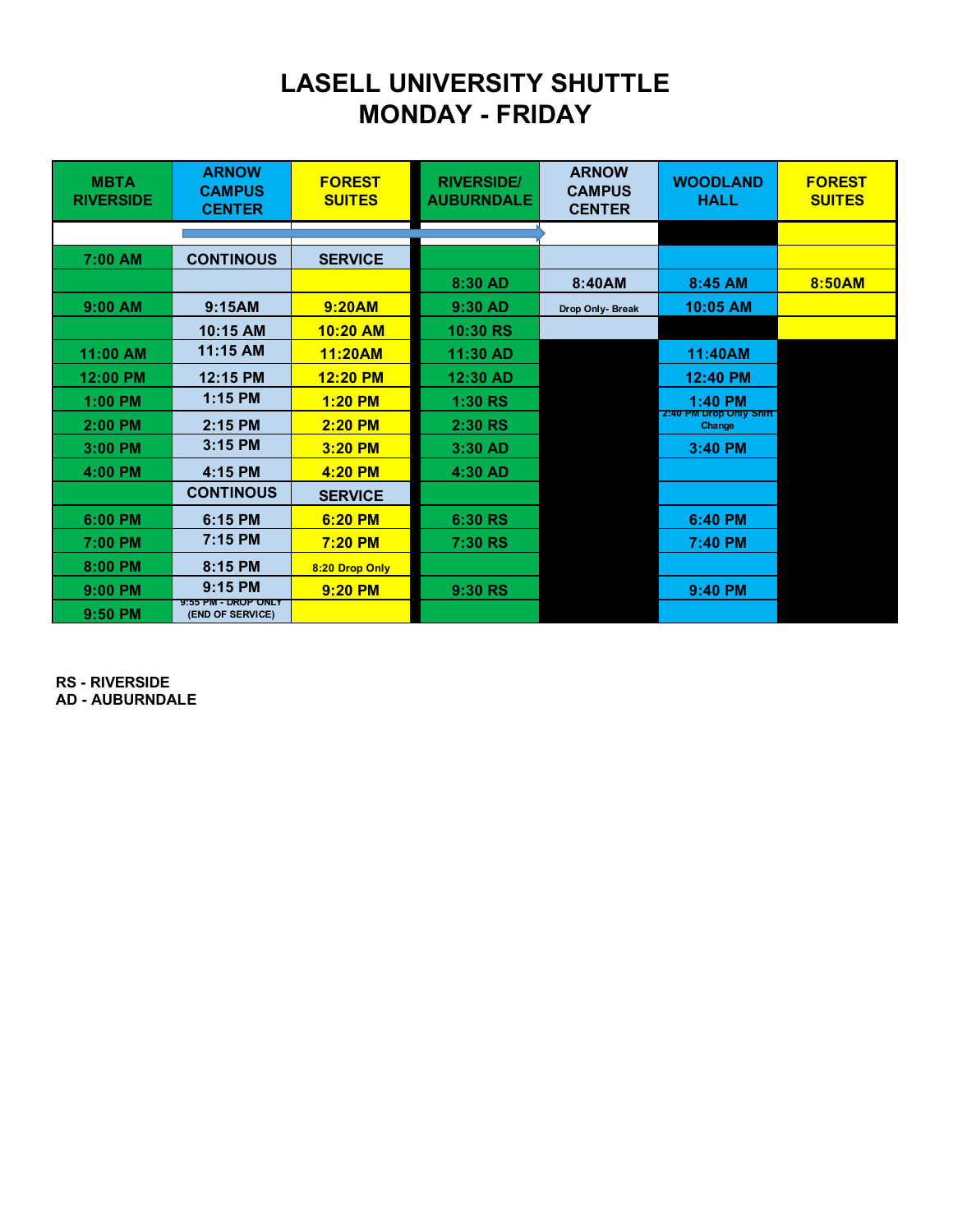## **SATURDAY SHUTTLE**

| <b>FOREST</b><br><b>SUITES</b> | <b>WOODLAND</b><br><b>HALL</b>                | <b>ARNOW</b><br><b>CAMPUS</b><br><b>CENTER</b> | <b>AUBURNDALE</b>       | <b>WOODLAND</b><br><b>HALL</b> | <b>NATICK</b><br><b>MALL</b> | <b>MBTA/</b><br><b>RIVERSIDE</b> |
|--------------------------------|-----------------------------------------------|------------------------------------------------|-------------------------|--------------------------------|------------------------------|----------------------------------|
| <b>9:20 AM</b>                 |                                               | 9:25 AM                                        |                         |                                |                              | 9:40 AM                          |
|                                | 9:50 AM                                       | 9:55 AM                                        |                         |                                |                              | 10:10 AM                         |
| 10:25 AM                       |                                               | 10:30 AM                                       |                         |                                |                              | 10:40 AM                         |
| 10:50 AM                       |                                               | 11:00 AM                                       | <b>Natick Mall Trip</b> |                                | 11:30 AM                     | 12:00 PM                         |
|                                | <b>12:10 PM - DROP ONLY</b><br>(DRIVER BREAK) |                                                |                         |                                |                              | 12:40 PM                         |
|                                | 12:50 PM                                      |                                                | 12:55 PM                |                                |                              | 1:05 PM                          |
| <b>1:20 PM</b>                 |                                               | 1:25 PM                                        | 1:35 PM                 | 1:45 PM                        |                              | 1:55 PM                          |
| 2:05 PM                        |                                               | 2:10 PM                                        | <b>Natick Mall Trip</b> |                                | 2:40 PM                      |                                  |
| 3:15 PM                        | 3:20 PM                                       |                                                | 3:25 PM                 |                                |                              | 3:30 PM                          |
| 3:40 PM                        |                                               |                                                | 3:55 PM                 | 4:10 PM                        |                              | 4:20 PM                          |
|                                | 4:30 PM                                       |                                                |                         |                                |                              | 4:40 PM                          |
| 4:50 PM                        |                                               | 4:55 PM - DROP ONLY<br>(END OF SERVICE)        |                         |                                |                              |                                  |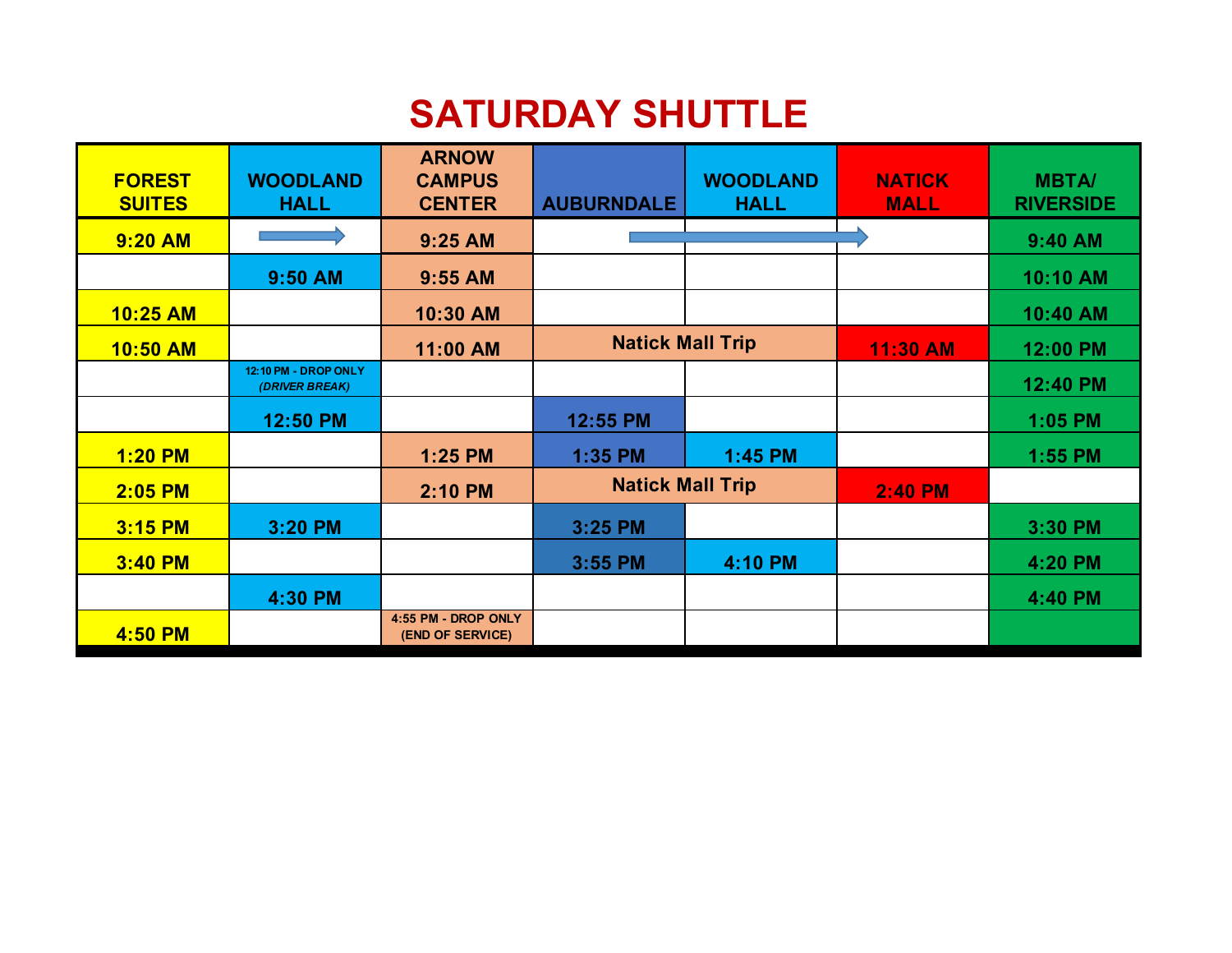## **SUNDAY SHUTTLE**

| <b>FOREST</b><br><b>SUITES</b> | <b>WOODLAND</b><br><b>HALL</b>       | <b>ARNOW</b><br><b>CAMPUS</b><br><b>CENTER</b> | <b>AUBURN-</b><br><b>DALE</b> | <b>WOODLAND</b><br><b>HALL</b> | <b>Market</b><br><b>Basket</b> | <b>MBTA/</b><br><b>RIVERSIDE</b> |
|--------------------------------|--------------------------------------|------------------------------------------------|-------------------------------|--------------------------------|--------------------------------|----------------------------------|
| <b>9:20 AM</b>                 |                                      | 9:25 AM                                        |                               |                                |                                | 9:40 AM                          |
|                                | 9:50 AM                              | 9:55 AM                                        |                               |                                |                                | 10:10 AM                         |
| 10:25 AM                       |                                      | 10:30 AM                                       |                               |                                |                                | 10:40 AM                         |
| 10:50 AM                       |                                      | 11:00 AM                                       | <b>Market Basket</b>          |                                | 11:30 AM                       | 12:00 PM                         |
|                                | 12:10 PM - DROP ONLY<br><b>Break</b> |                                                |                               |                                |                                | 12:40 PM                         |
|                                | 12:50 PM                             |                                                | 12:55 PM                      |                                |                                | 1:05 PM                          |
| <b>1:20 PM</b>                 |                                      | 1:25 PM                                        | 1:35 PM                       | 1:45 PM                        |                                | 1:55 PM                          |
| 2:05 PM                        |                                      | 2:10 PM                                        | <b>Market Basket</b>          |                                | 2:40 AM                        | 3:00 PM                          |
| 3:15 PM                        | 3:20 PM                              |                                                | 3:25 PM                       |                                |                                | 3:30 PM                          |
| 3:40 PM                        |                                      |                                                | 3:55 PM                       | 4:10 PM                        |                                | 4:20 PM                          |
|                                | 4:30 PM                              |                                                |                               |                                |                                | 4:40 PM                          |
| 4:50 PM                        |                                      | <b>ONLY (END OF</b><br><b>SERVICE)</b>         |                               |                                |                                |                                  |